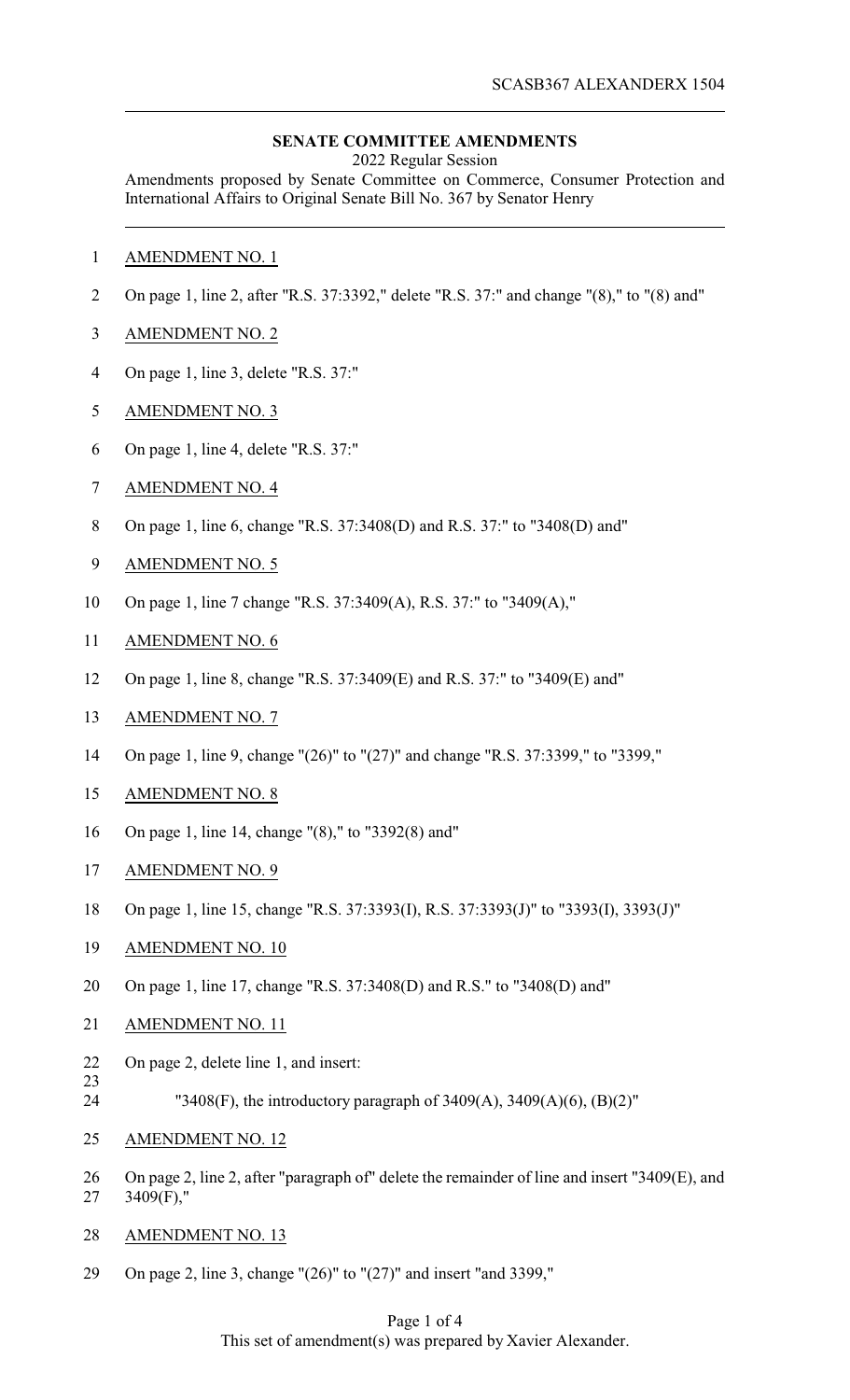- AMENDMENT NO. 14
- On page 2, line 15, after "who has been issued a license" insert "**registered**"
- AMENDMENT NO. 15
- On page 2, line 18, after "**"real estate"**" insert "**means**"
- AMENDMENT NO. 16
- On page 2, at the end of line 20, after "**462**" insert "**et seq**"
- AMENDMENT NO. 17
- On page 2, line 28, after "**to**" and before "**value**" delete "**transaction**"
- AMENDMENT NO. 18
- On page 3, delete lines 4 through 8 and insert the following:

## "**(ii) The authority granted pursuant to this Subparagraph includes but is not limited to the authority to appraise vacant or unimproved land that is utilized for the purposes of one to four family residential units or for which the highest and best use is for one to four residential units.**

### **(iii) The authority granted pursuant to this Subparagraph shall not include the authority to appraise any subdivision for which a development analysis or development appraisal is necessary.**"

AMENDMENT NO. 19

 On page 3, at the end of line 14, after the period "**.**" insert "**For the purposes of this Paragraph, "transaction value" means market value for non-federally related transaction appraisals.**"

- AMENDMENT NO. 20
- On page 4, line 4, after "**appraisal.**" delete the remainder of the line and delete lines 5 and 6.
- AMENDMENT NO. 21
- On page 5, line 1, delete "**or her**"
- AMENDMENT NO. 22
- On page 5, between lines 18 and 19 insert the following:

## "**(27) "Complex one to four unit residential property appraisal" means an appraisal in which the property to be appraised, the form of ownership, or the market conditions are atypical.**"

- AMENDMENT NO. 23
- On page 5, line 26, after "than" delete "that" and delete "**or her**"
- AMENDMENT NO. 24
- On page 6, delete line 6, and insert:
- "(2) Present himself **to**, or allow himself to be presented,"

# Page 2 of 4 This set of amendment(s) was prepared by Xavier Alexander.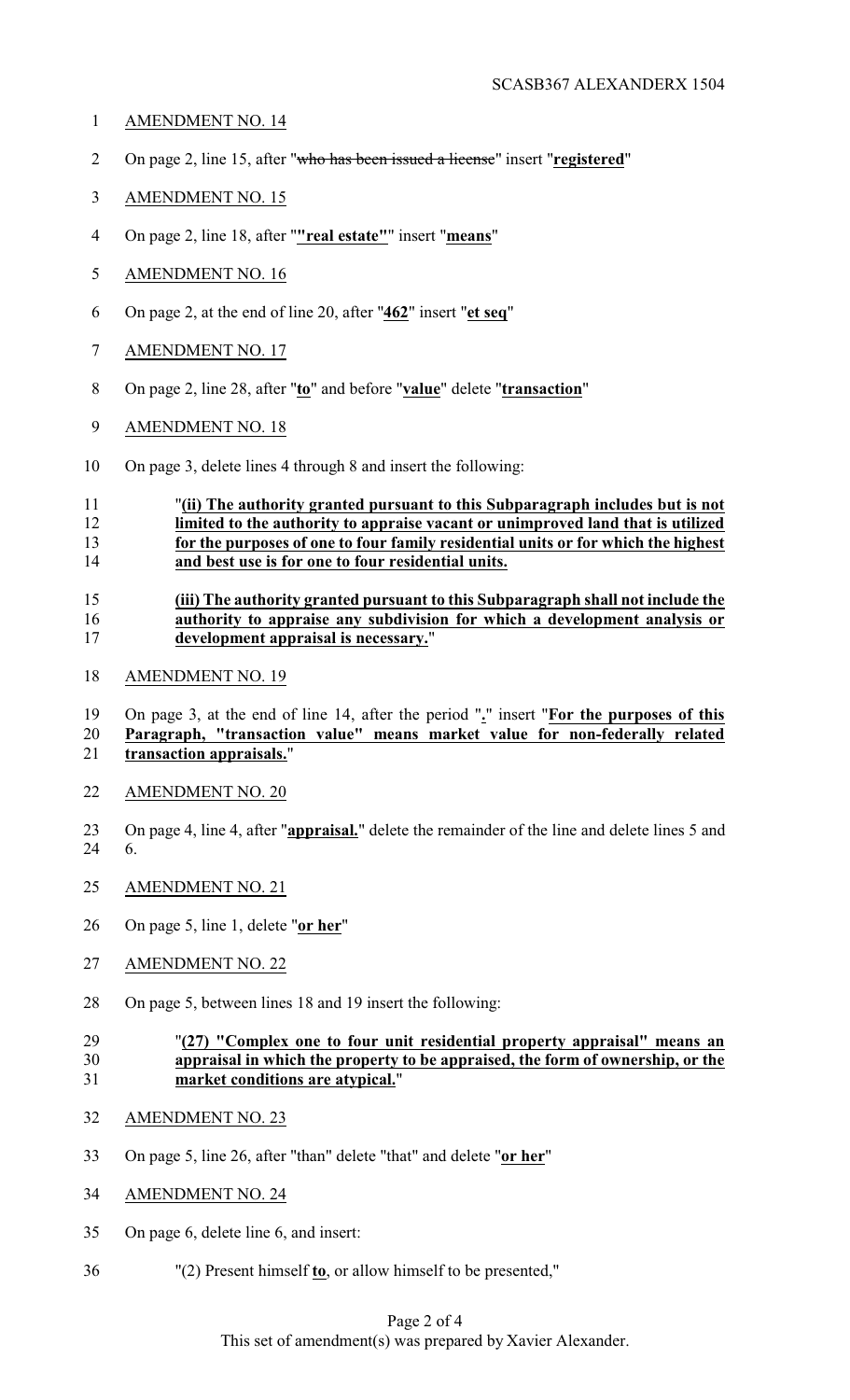- AMENDMENT NO. 25
- On page 6, line 7, change "**registered**" to "**registration**"
- AMENDMENT NO. 26
- On page 6, line 9, change "**registered**" to "**registrations**"
- AMENDMENT NO. 27
- On page 6, line 17, delete "**or herself**"
- AMENDMENT NO. 28
- On page 7, line 9, delete "**or she**"
- AMENDMENT NO. 29
- On page 8, line 8, change "**registration**" to "**registrations**"
- AMENDMENT NO. 30
- On page 8, line 11, change "**registration**" to "**registrations**"
- AMENDMENT NO. 31
- On page 8, line 15, after "to" delete "the"
- AMENDMENT NO. 32
- On page 8, line 21, after "licensee" insert a comma "**,**"
- AMENDMENT NO. 33
- On page 10, line 25, after "**appraiser**" delete the comma "**,**"
- AMENDMENT NO. 34
- On page 11, delete line 3 and insert:
- "**(b) The registration form that**"
- AMENDMENT NO. 35
- On page 11, line 8, change "**(4)**" to "**(3)**"
- AMENDMENT NO. 36
- On page 11, line 9, delete "**or she**" and after "prepared" delete the remainder of the line
- AMENDMENT NO. 37
- On page 11, at the beginning of line 10, delete "**participated in preparing**" and insert "**in full or in part**"
- AMENDMENT NO. 38
- On page 11, line 12, after "five years" delete the remainder of the line and delete line 13 and on line 14, delete "expires last"